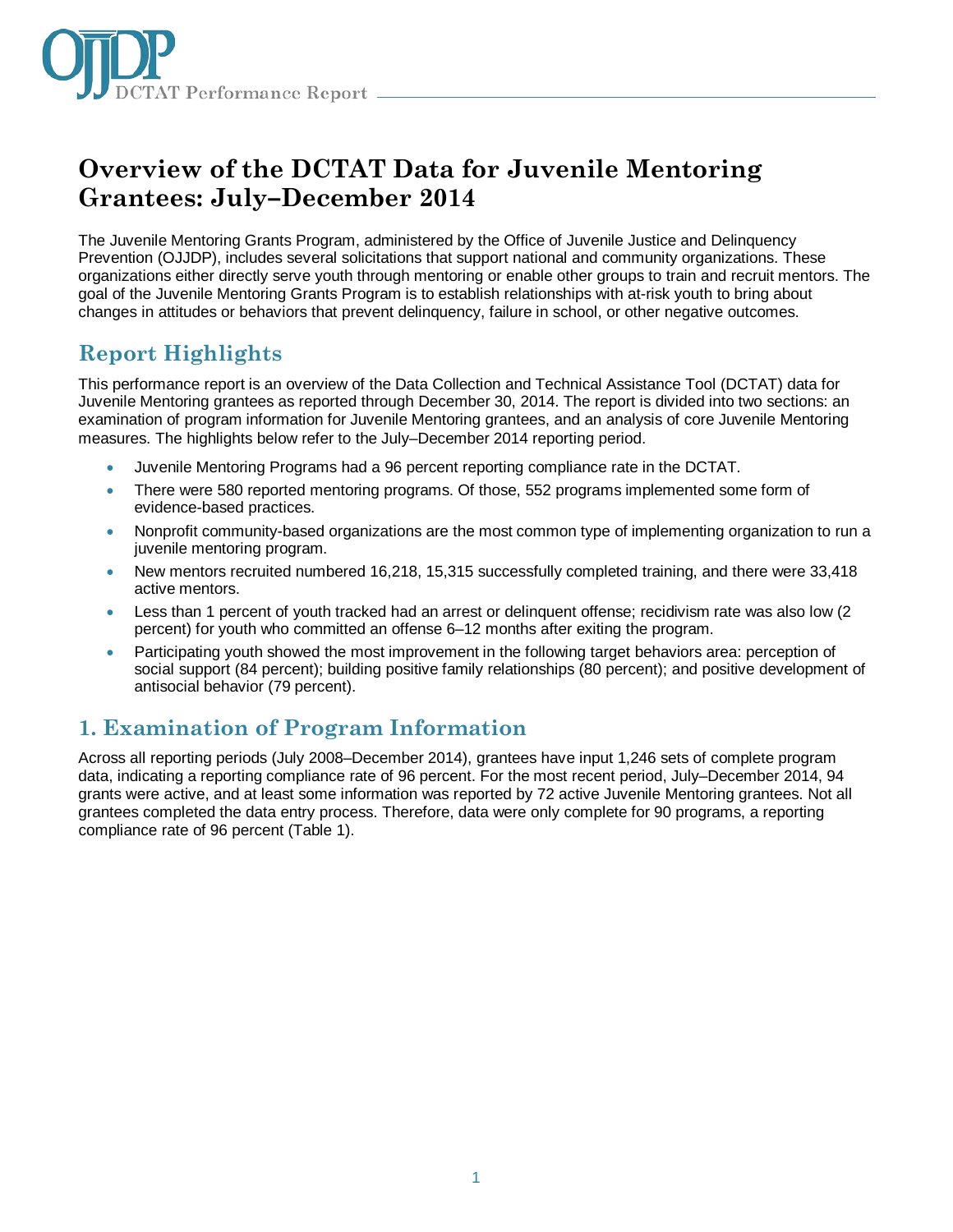|                              | <b>Status</b>      |                    |                 |              |
|------------------------------|--------------------|--------------------|-----------------|--------------|
| <b>Data Reporting Period</b> | <b>Not Started</b> | <b>In Progress</b> | <b>Complete</b> | <b>Total</b> |
| July-December 2008           | 6                  | 3                  | 20              | 29           |
| January-June 2009            | $\Omega$           | $\Omega$           | 29              | 29           |
| July-December 2009           | 3                  | $\Omega$           | 81              | 84           |
| January-June 2010            | $\overline{4}$     | $\Omega$           | 74              | 78           |
| July-December 2010           | 1                  | $\mathcal{P}$      | 120             | 123          |
| January-June 2011            | 1                  | $\mathcal{P}$      | 117             | 120          |
| July-December 2011           | 1                  | 2                  | 143             | 146          |
| January-June 2012            | $\overline{4}$     | 3                  | 128             | 135          |
| July-December 2012           | $\mathfrak{p}$     | 1                  | 147             | 150          |
| January-June 2013            | 3                  | 1                  | 116             | 120          |
| July-December 2013           | 8                  | 1                  | 109             | 118          |
| January-June 2014            | 3                  | 3                  | 72              | 78           |
| July-December 2014           | $\mathcal{P}$      | 2                  | 90              | 94           |
| <b>Total</b>                 | 38                 | 20                 | 1,246           | 1,304        |

### **Table 1. Status of Juvenile Mentoring Grantee Reporting by Period: July 2008–December 2014**

Table 2 presents aggregate demographic data for July 2013 to December 2014 and the number of grantees that serve each population Targeted services include any services or approaches specifically designed to meet the needs of the population (e.g., gender-specific, culturally based, developmentally appropriate).

The target population information is only required to be reported once in the DCTAT. However, grantees may update their target population to best fit their program during the life of the award. Due to the nature of the reporting requirement, the target population number is steady throughout each reporting period. The slight variation in numbers between each reporting period is due to the number of active or inactive Federal Awards and subawards or to additional services grantees may have added to their programs.

### **Table 2. Target Population Served: July 2013–December 2014**

|                                                      | No. of Grantees Serving Population During Reporting Period |                   |                    |  |
|------------------------------------------------------|------------------------------------------------------------|-------------------|--------------------|--|
| <b>Population</b>                                    | July-December 2013                                         | January-June 2014 | July-December 2014 |  |
| <b>Race/Ethnicity</b>                                |                                                            |                   |                    |  |
| American Indian/Alaska Native                        | 200                                                        | 185               | 175                |  |
| Asian                                                | 188                                                        | 163               | 190                |  |
| Black/African American                               | 466                                                        | 421               | 462                |  |
| Caucasian/Non-Latino                                 | 304                                                        | 275               | 312                |  |
| Hispanic or Latino (of Any Race)                     | 387                                                        | 348               | 391                |  |
| Native Hawaiian and Other Pacific<br><b>Islander</b> | 128                                                        | 116               | 142                |  |
| Other Race                                           | 181                                                        | 183               | 204                |  |
| White/Caucasian                                      | 422                                                        | 376               | 373                |  |
| Youth Population Not Served Directly                 | 27                                                         | 13                | 29                 |  |
| <b>Justice System Status</b>                         |                                                            |                   |                    |  |
| At-Risk Population (No Prior Offense)                | 513                                                        | 459               | 490                |  |
| First-Time Offenders                                 | 316                                                        | 328               | 355                |  |
| <b>Repeat Offenders</b>                              | 155                                                        | 156               | 183                |  |
| Sex Offenders                                        | 4                                                          | 5                 | 6                  |  |
| <b>Status Offenders</b>                              | 123                                                        | 123               | 125                |  |
| <b>Violent Offenders</b>                             | 21                                                         | 30                | 32                 |  |
| <b>Youth Population Not Served Directly</b>          | 32                                                         | 20                | 36                 |  |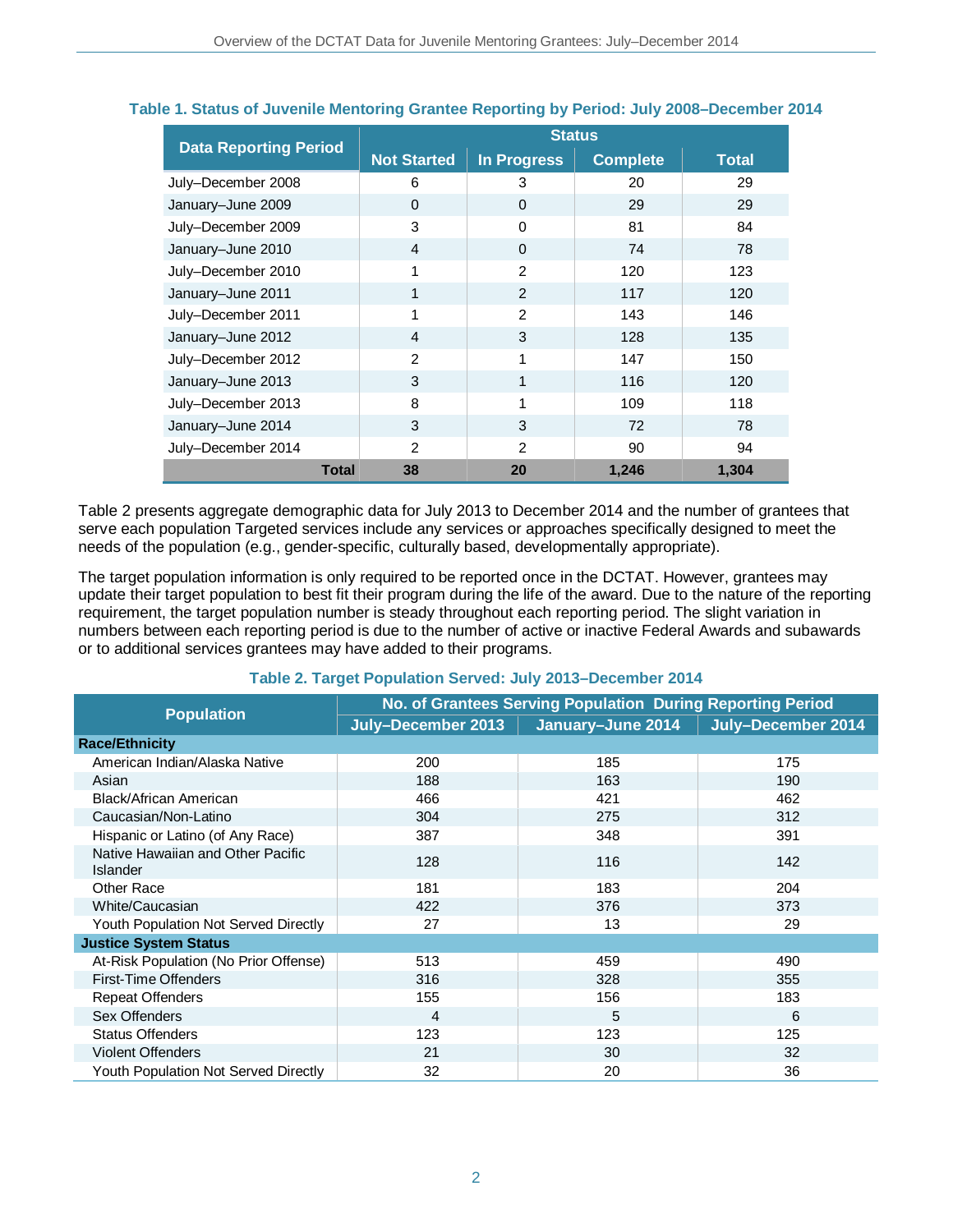| <b>Gender</b>                        |     |     |     |
|--------------------------------------|-----|-----|-----|
| Male                                 | 515 | 463 | 497 |
| Female                               | 520 | 470 | 503 |
| Youth Population Not Served Directly | 27  | 14  | 30  |
| Age                                  |     |     |     |
| $0 - 10$                             | 364 | 320 | 313 |
| $11 - 18$                            | 531 | 475 | 506 |
| Over 18                              | 34  | 28  | 30  |
| Youth Population Not Served Directly | 26  | 12  | 28  |
| <b>Geographic Area</b>               |     |     |     |
| Rural                                | 194 | 294 | 163 |
| Suburban                             | 302 | 502 | 290 |
| Tribal                               | 130 | 218 | 105 |
| Urban                                | 438 | 673 | 444 |
| Youth Population Not Served Directly | 27  | 16  | 29  |
| <b>Other</b>                         |     |     |     |
| Mental Health                        | 220 | 210 | 247 |
| Substance Abuse                      | 177 | 172 | 204 |
| Truant/Dropout                       | 361 | 344 | 371 |

### *1.1 Evidence-Based Programming and Funding Information*

OJJDP strongly encourages the use of research and evidence-based practices to implement mentoring programs. Evidence-based programs and practices include program models that have been shown, through rigorous evaluation and replication, to be effective at preventing or reducing juvenile delinquency or related risk factors. To understand how Juvenile Mentoring grantees are prioritizing evidence-based programs, grantees are asked to report whether or not their programs are evidence based. Based on the reported data, many Juvenile Mentoring grantees and subgrantees are implementing evidence-based practices. During the July–December 2014 reporting period, there were 580 reported mentoring programs, and 552 programs (95 percent) implemented evidence-based practices (Figure 1). Overall, there is a consistent use of evidence-based practices across the reporting periods.



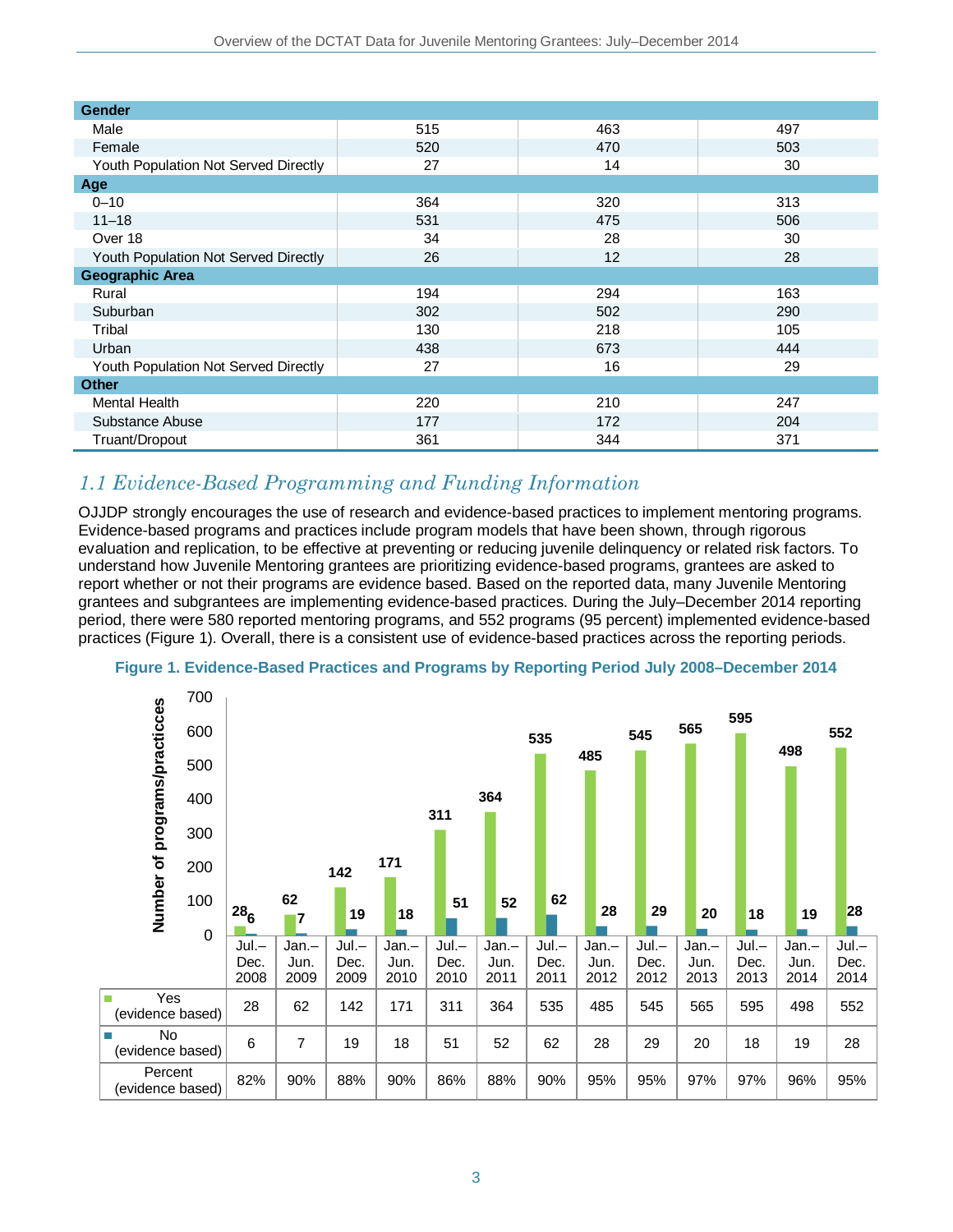In a review of fund allocation for evidence-based programs during the July–December 2014 reporting period, 95 percent (\$154,032,290) of federal funds were distributed by active Juvenile Mentoring grantees and subgrantees (Figure 2). This amount includes grantees who reported their status as operational, meaning they expended grant funds toward program activities during the reporting period.

### **Figure 2. Grant Funds for Evidence-Based Programs and Practices: July–December 2014**



In examining the grant amounts by State or district, Washington, DC, received the most funds, followed by Maryland and Massachusetts.<sup>[1](#page-3-0)</sup> Table 3 shows a more comprehensive comparison of Federal award amounts.

| <b>Grantee State</b> | $\overline{N}$ | <b>Grant Amount</b><br>(Dollars) | <b>Grantee State</b> | $\boldsymbol{N}$ | <b>Grant Amount</b><br>(Dollars) |
|----------------------|----------------|----------------------------------|----------------------|------------------|----------------------------------|
| <b>AL</b>            | 1              | 280,964                          | MI                   | $\overline{2}$   | 631,454                          |
| CA                   | 5              | 2,501,563                        | <b>ND</b>            | 1                | 473,218                          |
| CO                   | $\overline{2}$ | 2,653,563                        | <b>NJ</b>            | $\overline{2}$   | 1,300,000                        |
| <b>CT</b>            | 2              | 2,090,090                        | <b>NM</b>            | 1                | 1,000,000                        |
| DC                   | 9              | 16,037,016                       | <b>NV</b>            | $\mathbf{1}$     | 300,000                          |
| FL.                  | $\overline{2}$ | 2,200,000                        | <b>NY</b>            | 5                | 4,279,484                        |
| GA                   | 1              | 296,104                          | <b>OK</b>            | $\overline{2}$   | 699,994                          |
| IA                   | $\overline{2}$ | 438,797                          | <b>OR</b>            | 1                | 493,584                          |
| IL                   | 3              | 10,165,342                       | PA                   | 1                | 1,538,000                        |
| IN                   | 1              | 1,315,923                        | SC                   | 1                | 298,831                          |
| KS                   | 1              | 1,000,000                        | <b>TX</b>            | $\overline{2}$   | 1,090,090                        |
| LA                   | 2              | 1,538,000                        | <b>VA</b>            | $\overline{2}$   | 3,000,000                        |
| <b>MA</b>            | 8              | 10,761,777                       | WI                   | $\overline{2}$   | 749,421                          |
| MD                   | 5              | 14,475,333                       |                      |                  |                                  |

### **Table 3. Federal Award Amount by State or District (Dollars): July–December 2014**

### *1.2 Implementing Organization Type*

Analysis of implementing agencies for this period revealed that the most programs (550) were with nonprofit community-based organizations. Schools or other education organizations accounted for 15 awards (Figure 3).

<span id="page-3-0"></span> $1$  The amounts represent the grant program for the life of the award, regardless of when it was awarded, and does not account for how much funding has been spent during the reporting period.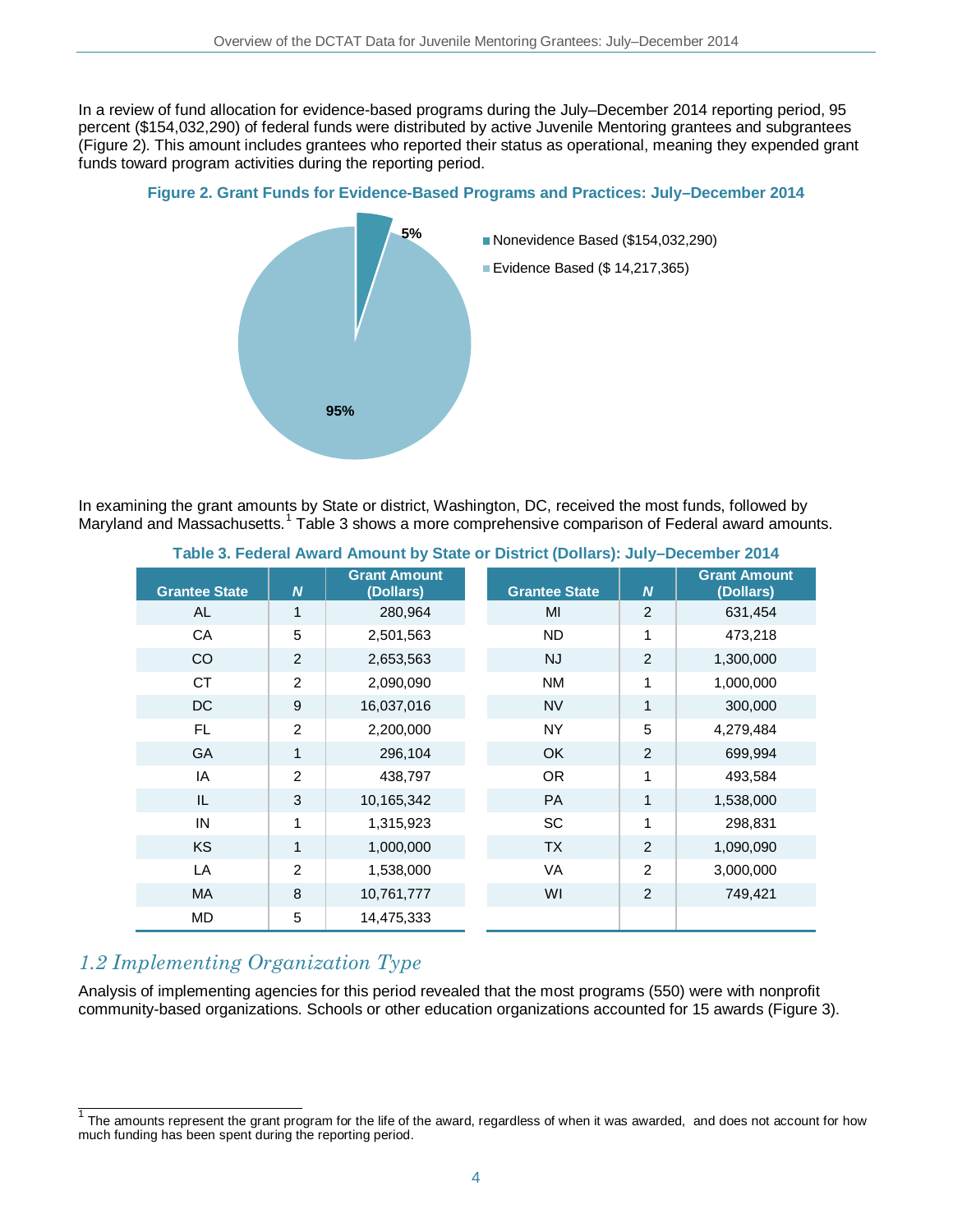

#### **Figure 3. Grants by Implementing Organization Type: July–December 2014 (***N* **= 580)**

## **2. Analysis of Core Measures Data from July–December 2014**

The next section presents an aggregate of performance measures data (Table 4). Of the 105,206 youth served by Juvenile Mentoring grantees, 94,427 (90 percent) were served using an evidence-based program or practice. In addition, 82 percent of eligible youth (30,581) exited programs after completing program requirements. Each grantee defines the requirements needed for a youth to complete each program. Sometimes a program cannot be completed in the 6 months represented by the reporting period. For example, in one program, youth have to complete 9 months of mentoring to be considered successful. If a youth exits such a program for any reason before 9 months of mentoring is complete, that youth is considered unsuccessful. The lack of a shorter-term definition for program completion, therefore, decreases the overall program completion rate.

Performance measures about the program mentors also were collected. During the reporting period, 16,218 new program mentors were recruited. Of the 16,159 mentors who began training, 15,315 (95 percent) successfully completed it. Moreover, 18,770 (64 percent) mentors reported that they had increased knowledge of their program area. Of the 39,152 mentors in the program, 33,418 (85 percent) remained active mentors.

Collaboration with active partners also helps mentoring programs succeed, and 5,922 programs reported having such partners.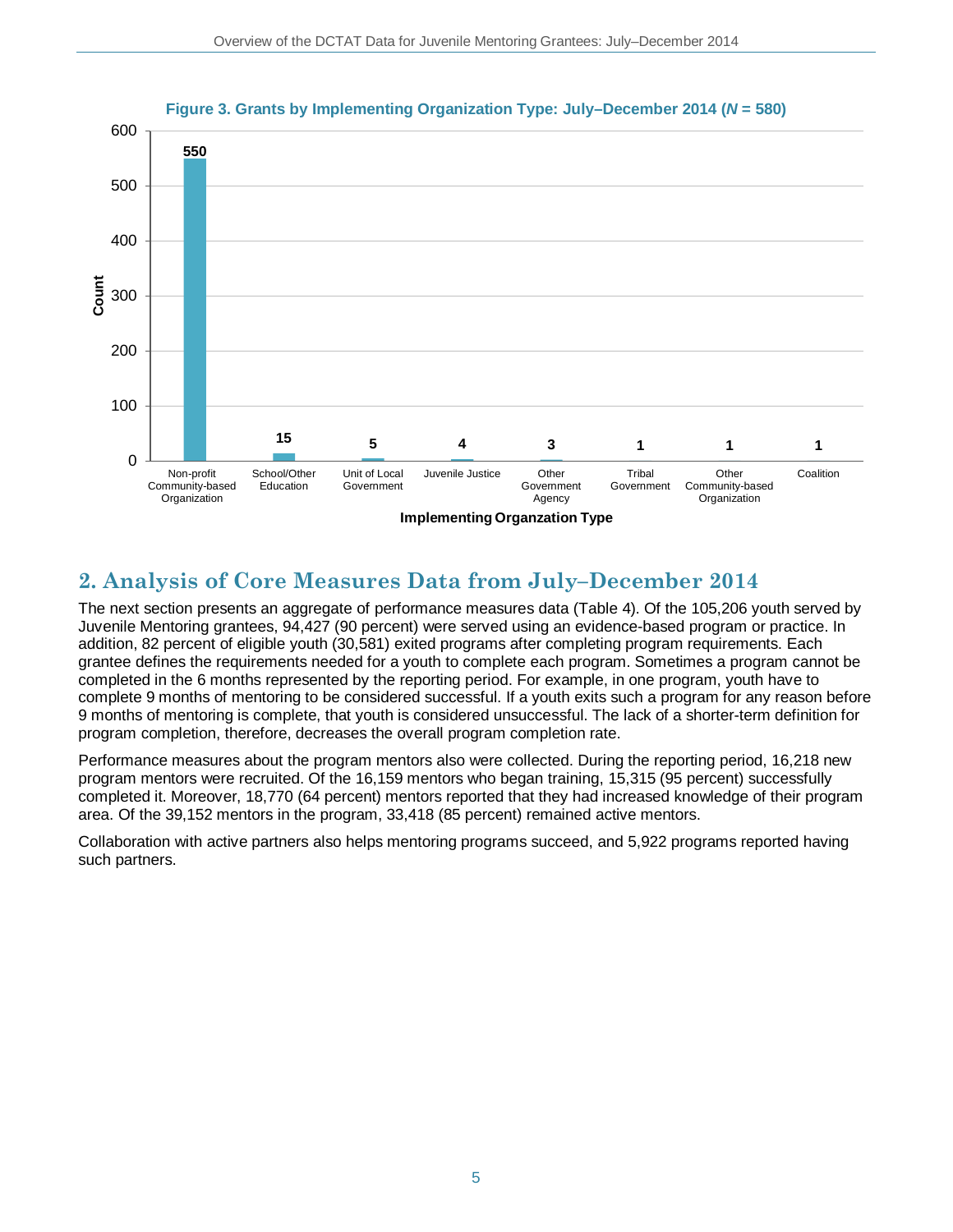| <b>Performance Measures</b>                                                   | <b>Youth or Mentors</b> |     |
|-------------------------------------------------------------------------------|-------------------------|-----|
| Youth served                                                                  | 105,206                 |     |
| Youth served using an evidence-based program or practice                      | 94,427                  | 90% |
| Total number of youth who exited the program (successfully or unsuccessfully) | 37,134                  |     |
| Youth who exited the program having completed program requirements            | 30,581                  | 82% |
| Program mentors recruited                                                     | 16,218                  |     |
| Number of program mentors who began training                                  | 16,159                  |     |
| Mentors successfully completing training                                      | 15,315                  | 95% |
| Number of trained program mentors                                             | 29,179                  |     |
| Mentors trained who have increased knowledge of program area                  | 18,770                  | 64% |
| Mentoring programs with active partners                                       | 5,922                   |     |
| Number of mentoring programs                                                  | 5,647                   |     |
| Total number of mentors in the program                                        | 39,152                  |     |
| Number of active mentors                                                      | 33.418                  | 85% |

### **Table 4. Performance Measures for Youth or Mentors: July–December 2014**

Figures 4–6 below represent the number of recruited mentors, active mentors, and successfully trained mentors during each reporting period since July 2012. One of the mentoring program's core goals is having well-trained mentors or staff to provide the most benefits to the youth. Between 2012 and 2013, the number of mentors recruited and active mentors are high, compared with those numbers for the January–June 2014 reporting period. One of the reasons for this decline is because of the closing of grant programs reporting in the DCTAT.



### **Figure 4. Number of Recruited Mentors**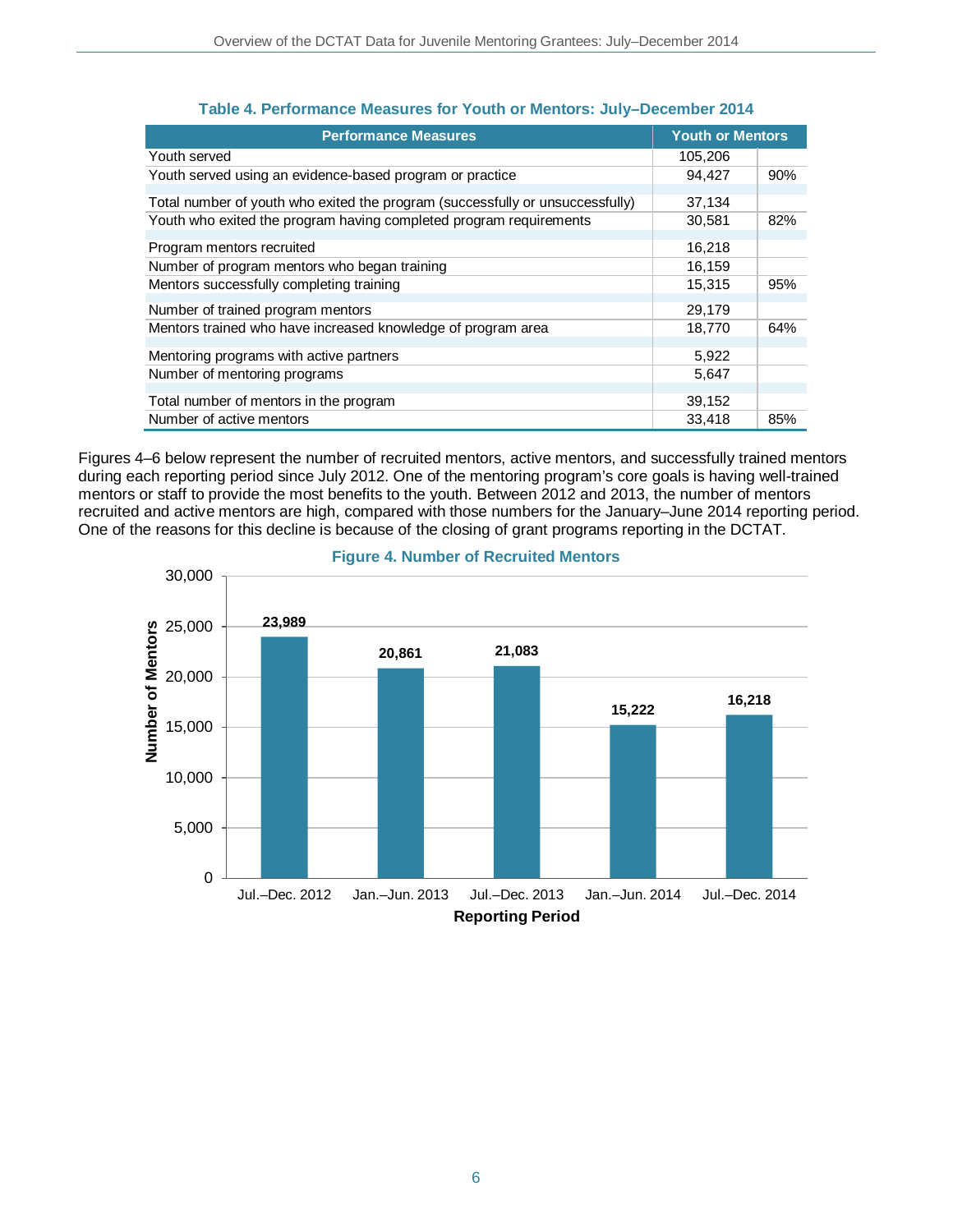

#### **Figure 5. Number of Active Mentors**

Overall, the percentage of program youth (Figure 7) who exited the program having completed all program requirements has been steady since July 2012, with a slight decline in 2014.

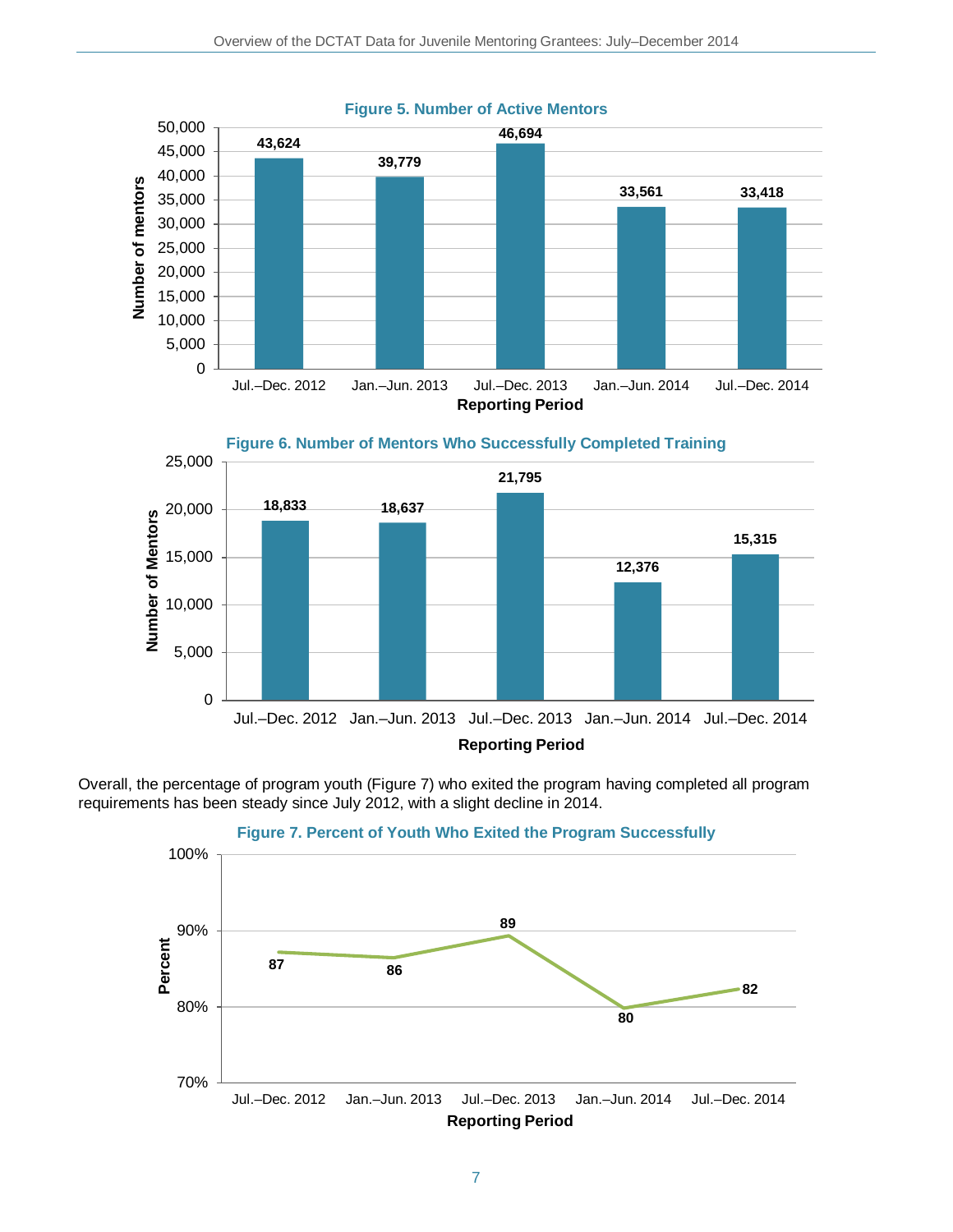Tables 5 and 6 break down the data on offending levels among the program youth served. Less than 1 percent of youth tracked had an arrest or delinquent offense while in the program, and 2 percent committed an offense 6–12 months after exiting the program. The mentor retention rate for these programs is high—85 percent—which is a likely contributor to a program's overall success, as defined by low rates of both offending and reoffending.

### **Table 5. Performance Measures, Short-Term Offending Data: July–December 2014**

| <b>Performance Measure</b>                 | <b>Data</b>             |
|--------------------------------------------|-------------------------|
| Youth tracked for delinquent offenses      | 52,539                  |
| Youth with an arrest or delinguent offense | 446                     |
| Youth committed to juvenile facility       | 260                     |
| Youth sentenced to adult prison            | 9                       |
| Youth who received another sentence        | 141                     |
| Percent of youth who offend                | $< 1\%$<br>(446/52,539) |

#### **Table 6. Performance Measures, Long-Term Offending Data for Youth Exiting Programs 6–12 Months Earlier: July–December 2014**

| <b>Performance Measure</b>                 | <b>Data</b>        |
|--------------------------------------------|--------------------|
| Youth tracked for delinguent offenses      | 6,813              |
| Youth with an arrest or delinguent offense | 128                |
| Youth committed to juvenile facility       | 134                |
| Youth sentenced to adult prison            | 4                  |
| Youth who received another sentence        | 75                 |
| Percent of youth who offend                | 2%<br>(128/6, 813) |

Recidivism levels among the youth served were also low (Tables 7 and 8). Less than 1 percent committed a subsequent new offense while in the program, compared with 9 percent who committed a new offense 6–12 months after exiting the program.

### **Table 7. Performance Measures, Short-Term Recidivism Data: July–December 2014**

| <b>Performance Measure</b>                  | <b>Data</b>             |
|---------------------------------------------|-------------------------|
| Youth tracked for new delinguent offenses   | 23,755                  |
| Youth with new arrest or delinquent offense | 57                      |
| Youth recommitted to juvenile facility      |                         |
| Youth sentenced to adult prison             | $\Omega$                |
| Youth who received another sentence         | 6                       |
| Percent of youth who reoffend               | $< 1\%$<br>(57/23, 755) |

#### **Table 8. Performance Measures, Long-Term Recidivism Data for Youth Exiting Programs 6–12 Months Earlier: July–December 2014**

| <b>Performance Measure</b>                  | <b>Data</b> |
|---------------------------------------------|-------------|
| Youth tracked for new delinquent offenses   | 288         |
| Youth with new arrest or delinguent offense | 26          |
| Youth recommitted to juvenile facility      | 22          |
| Youth sentenced to adult prison             | 4           |
| Youth who received another sentence         | 11          |
| Percent of youth who reoffend               | 9%          |